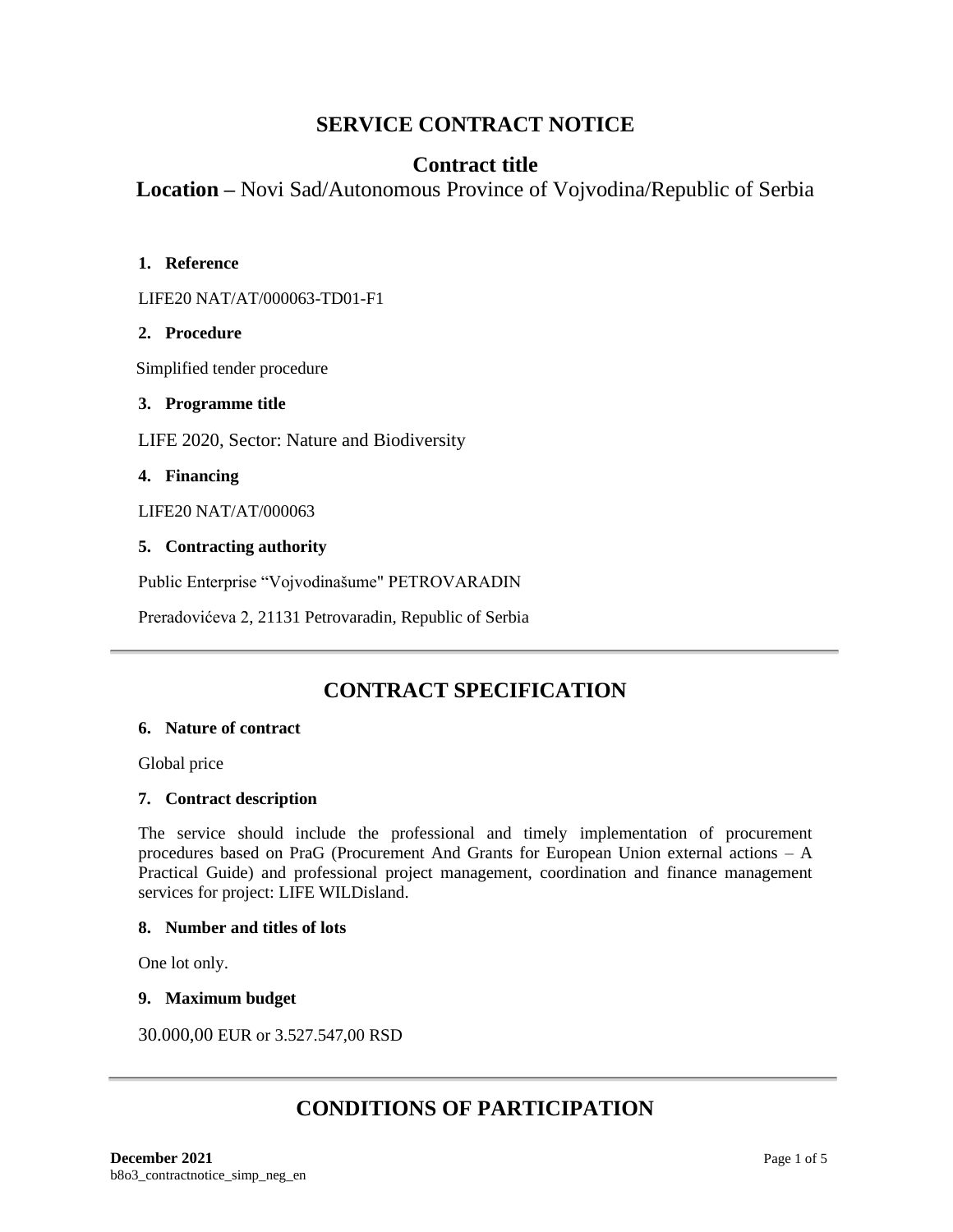### **10. Legal basis, eligibility and rules of origin**

The legal basis of this procedure is Regulation (EU) No 236/2014 of the European Parliament and of the Council of 11 March 2014 laying down common rules and procedures for the implementation of the Union's instruments for financing external action and establishing an Instrument for Preaccession Assistance (IPA II), LIFE Programme 2014-2020. See Annex A2 of the practical guide.

Participation is open to all natural persons who are nationals of and legal persons (participating either individually or in a grouping – consortium – of candidates/tenderers) which are effectively established in a Member State of the European Union or in a eligible country or territory as defined under Article 8 of Regulation (EU) No 236/2014 establishing common rules and procedures for the implementation of the Union's instruments for external action (CIR) for the applicable instrument under which the contract is financed.

Participation is also open to international organisations.

Participation financed by the European Instrument for Democracy and Human Rights (EIDHR) and the Instrument contributing to Stability and Peace  $(IcSP)^1$  is fully untied<sup>2</sup>.

For UK candidates or tenderers: Please be aware that following the entry into force of the EU-UK Withdrawal Agreement\* on 1 February 2020 and in particular Articles 127(6), 137 and 138, the references to natural or legal persons residing or established in a Member State of the European Union and to goods originating from an eligible country, as defined under Regulation (EU) No 236/2014\*\* and Annex IV of the ACP-EU Partnership Agreement\*\*\*, are to be understood as including natural or legal persons residing or established in, and to goods originating in, the United Kingdom \*\*\*\*. Those persons and goods are therefore eligible under this call.

\* Agreement on the withdrawal of the United Kingdom of Great Britain and Northern Ireland from the European Union and the European Atomic Energy Community.

\*\* Regulation (EU) No 236/2014 of the European Parliament and of the Council of 11 March 2014 laying down common rules and procedures for the implementation of the Union's instruments for financing external action.

\*\*\* Annex IV to the ACP-EU Partnership Agreement, as revised by Decision 1/2014 of the ACP-EU Council of Ministers (OJ L196/40, 3.7.2014).

\*\*\*\* Including the Overseas Countries and Territories having special relations with the United Kingdom, as laid down in Part Four and Annex II of the TFEU.

### **11. Number of tenders**

No more than one tender can be submitted by a natural or legal person whatever the form of participation (as an individual legal entity or as leader or member of a consortium submitting a tender). In the event that a natural or legal person submits more than one tender, all tenders in which that person has participated will be excluded.

### **12. Grounds for exclusion**

As part of the tender, tenderers must submit a signed declaration, included in the tender form, to the effect that they are not in any of the exclusion situations listed in Section 2.6.10.1. of the practical guide.

Tenderer included in the lists of EU restrictive measures (see Section 2.4. of the PRAG) at the

<sup>&</sup>lt;sup>1</sup> Regulation (EU) No 230/2014 of the European Parliament and of the Council of 11 March 2014 establishing an instrument contributing to stability and peace (OJ L 77, 15.3.2014, p. 1).

<sup>2</sup> Article 11 CIR.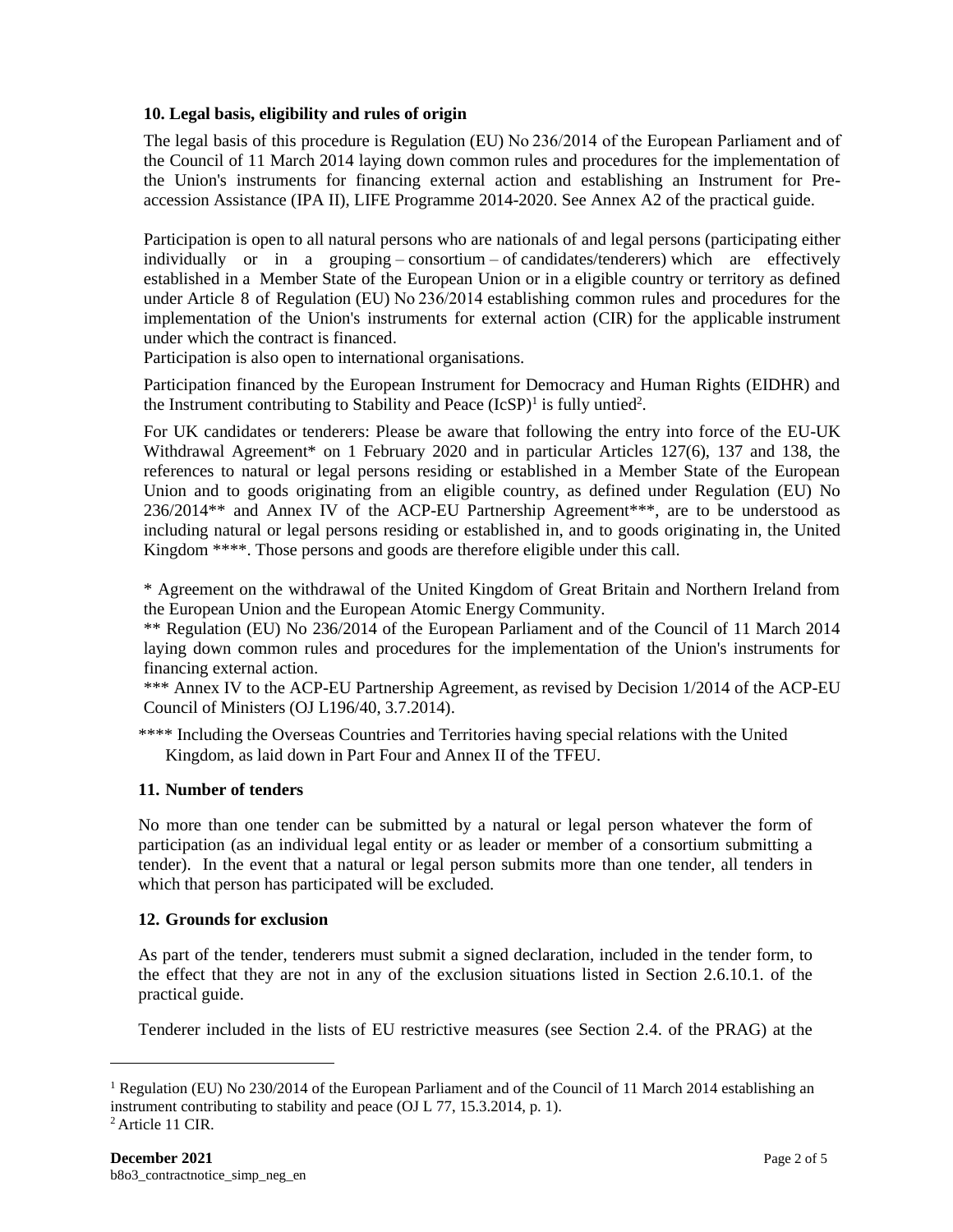moment of the award decision cannot be awarded the contract.

### **13. Sub-contracting**

Subcontracting is allowed.

# **PROVISIONAL TIMETABLE**

### **14. Provisional commencement date of the contract**

March 14, 2022

### **15. Implementation period of the tasks**

Approximately 5 years and 5 months (from contract signature until project closure)

# **SELECTION AND AWARD CRITERIA**

#### **16. Selection criteria**

Capacity-providing entities

An economic operator (i.e. candidate or tenderer) may, where appropriate and for a particular contract, rely on the capacities of other entities, regardless of the legal nature of the links it has with them. If the economic operator relies on other entities, it must in that case prove to the contracting authority that it will have at its disposal the resources necessary for the performance of the contract by producing a commitment by those entities to place those resources at its disposal. Such entities, for instance the parent company of the economic operator, must respect the same rules of eligibility and notably that of nationality as the economic operator relying on them and must comply with the selection criteria for which the economic operator relies on them. **Furthermore, the data for this third entity for the relevant selection criterion should be included in a separate document**. Proof of the capacity will also have to be provided when requested by the contracting authority.

With regard to technical and professional criteria, an economic operator may only rely on the capacities of other entities where the latter will perform the tasks for which these capacities are required.

With regard to economic and financial criteria, the entities upon whose capacity the economic operator relies, become jointly and severally liable for the performance of the contract.

The following selection criteria will be applied to the tenderers. In the case of tenders submitted by a consortium, these selection criteria will be applied to the consortium as a whole if not specified otherwise. The selection criteria will not be applied to natural persons and singlemember companies when they are sub-contractors.

The tenderer shall not use previous experience which caused breach of contract and termination by a contracting authority as a reference for selection criteria.

The selection criteria for each tenderer are as follows:

**1) Economic and financial capacity of the tenderer (**based on item 3 of the tender form). In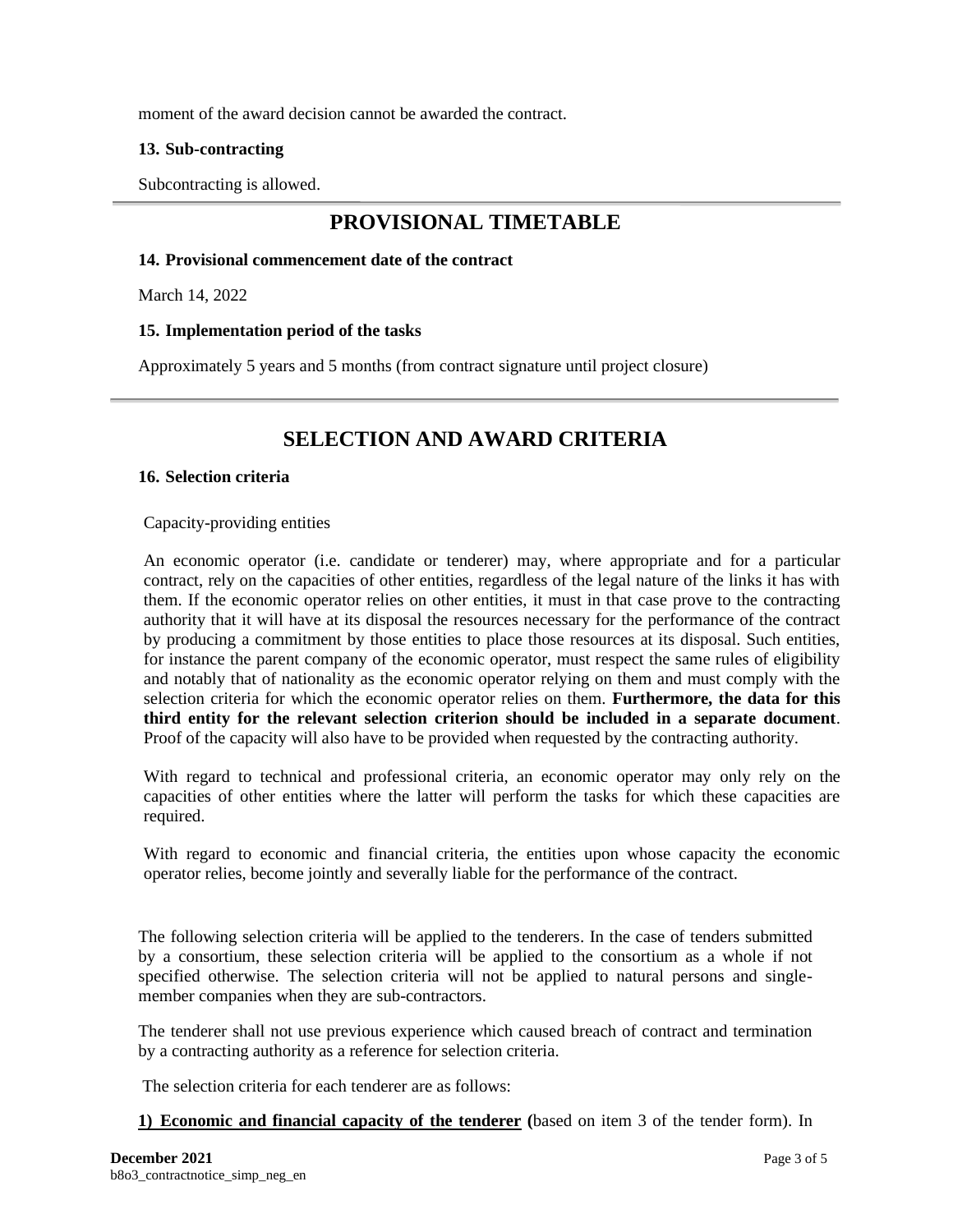case of tenderer being a public body, equivalent information should be provided. The reference period which will be taken into account will be the last three financial years for which accounts have been closed.

• the average annual turnover of the tenderer must exceed the annualised maximum budget of the contract i.e. the maximum budget stated in the contract notice divided by the initial contract duration in years, where this exceeds 1 year.

### **2) Professional capacity of the tenderer (**based on items 4 of the tender form).

The reference period which will be taken into account will be the last three years preceding the submission deadline.

- At least 2 staff currently work (full-time or engaged) for the tenderer in fields related to this contract;
- **3) Technical capacity of tenderer** (based on items 5 and 6 of the tender form). The reference period which will be taken into account will be the last three years preceding the submission deadline.
- The tenderer has provided services with a budget of at least that of this contract accumulated from maximum 2 contracts in project management and/or audit implemented at any moment during the last three years.

This means that the service contract the tenderer refers to could have been started at any time during the indicated period but it does not necessarily have to be completed during that period, nor implemented during the entire period. Tenderers are allowed to refer either to service contracts completed within the reference period (although started earlier) or to service contracts not yet completed. Only the portion satisfactorily completed during the reference period will be taken into consideration. This portion will have to be supported by documentary evidence ( statement or certificate from the entity which awarded the contract, proof of payment) also detailing its value. If a tenderer has implemented the service contract in a consortium, the percentage that the tenderer has successfully completed must be clear from the documentary evidence, together with a description of the nature of the services provided if the selection criteria relating to the pertinence of the experience have been used.

Previous experience which would have led to breach of contract and termination by a contracting authority shall not be used as reference. This is also applicable concerning the previous experience of experts required under a fee-based service contract.

### **17. Award criteria**

Best price-quality ratio.

# **TENDERING**

### **18. Deadline for submission of tenders**

The deadline for submission of tenders is specified in point 8 of the instruction to tenderers.

### **19. Tender format and details to be provided**